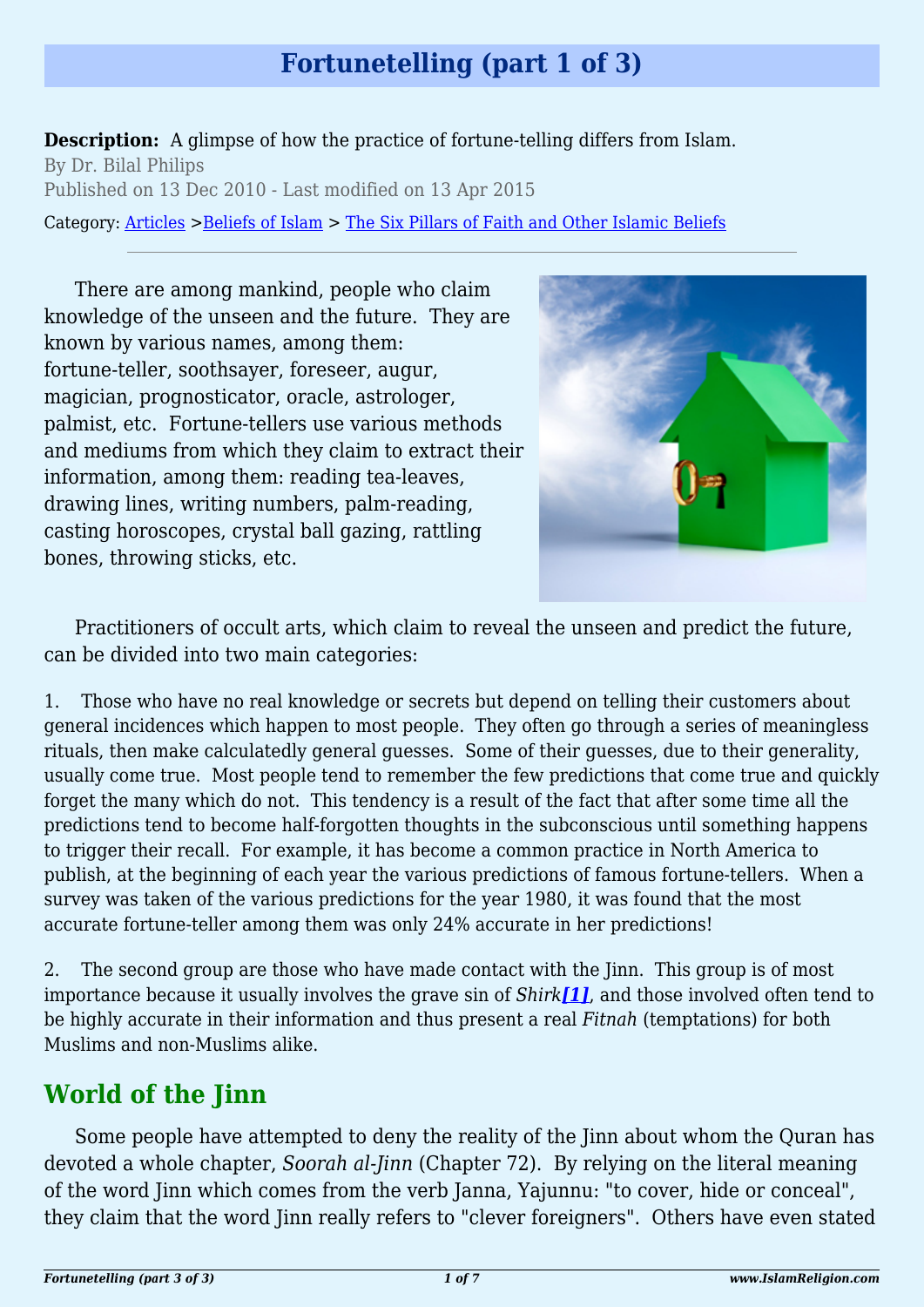that a Jinn is a human who does not have a true mind in his head but he has a fiery nature. But, the reality is that the Jinn represent another creation of God, which co-exists with man on the earth. God created the Jinn before He created mankind, and He also used a different set of elements than those used for man. God said:

### **"And We did certainly create man out of clay from an altered black mud. And the jinn We created before from scorching fire." (Quran 15:26)**

They were named Jinn because they are hidden from the eyes of mankind. *Iblees* (Satan) was in the company of the Angels who were commanded by God to prostrate to Adam. When he refused to prostrate and was asked why, he said:

### **"He said, 'I am better than he is. You (God) created me from fire and You created him from clay!" (Quran 38:76)**

Aisha reported that the Prophet, may the mercy and blessings of God be upon him, said, **"The angels were created from light and the Jinn from smokeless fire." (** *Saheeh Muslim***)**

God also said,

### **"And when We told the angels to prostrate to Adam, they all prostrated except Iblees. He was of the Jinn." (Quran 18:50)**

Therefore it is incorrect to consider him a fallen angel or the like.

The Jinn may first be divided into three broad categories in relation to their modes of existence. The Prophet said:

"There are three types of Jinn: One type which flies in the air all the time, another type which exists as snakes and dogs, and an earthbound type which resides in one place or wanders about." (*At-Tabaree and al-Haakim*)

The Jinn may be further divided into two categories in relationship to their faith: Muslims (believers) and *Kaafirs* (disbelievers). God refers to the believing Jinn in *Soorah al-Jinn* as follows:

**"Say: It has been revealed to me that a group of Jinn listened and said, 'Verily we have heard a marvelous Quran. It guides unto righteousness so we have believed in it. And, we will never make partners with our Lord. He, may our Lord's glory be exalted, has not taken a wife nor a son. What the foolish ones among us used to say about God is a horrible lie." (Quran 72:1-4)**

### **"And there are among us Muslims and others who are unjust. Whoever accepts Islam has sought out the right path. As for those who are unjust, they will be fuel for the Hell fire." (Quran 72:14)**

The disbelievers among the Jinn are referred to by various names in both Arabic and English: Ifreet, Shaytaan, Qareen, demons, devils, spirits, ghosts, etc. They try to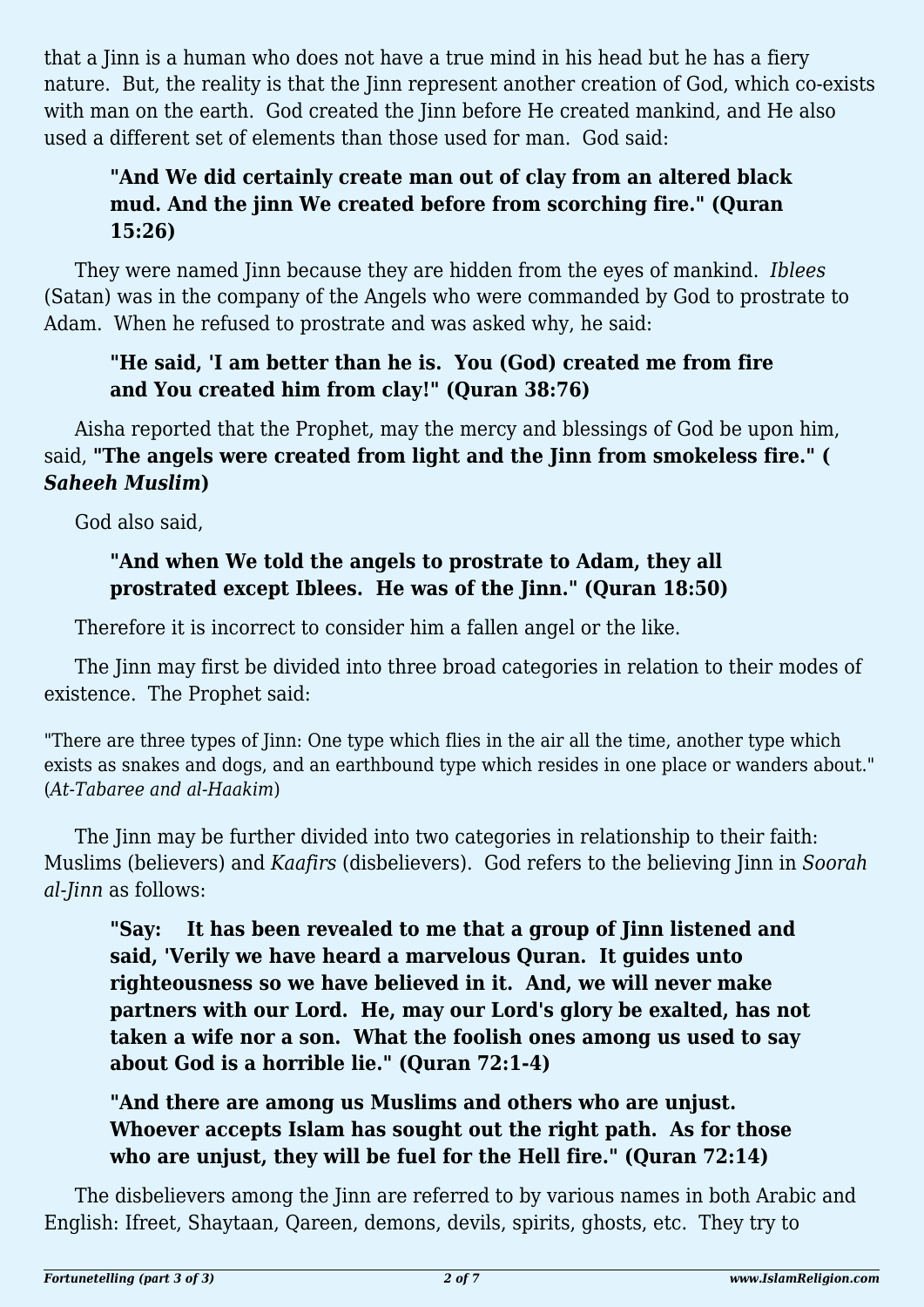misguide man in various ways. Whoever listens to them and becomes a worker for them is referred to as human Shaytaan (devil).

God said:

### **"Likewise, we have made for every Prophet an enemy, Shaytaans from among mankind and the Jinn." (Quran 6:112)**

Every human has an individual Jinn accompanying him referred to as a *Qareen* (i.e. companion). This is a part of man's test in this life. The Jinn encourage his lower desires and constantly try to divert him from righteousness. The Prophet referred to this relationship as follows,

"Everyone of you has been assigned a companion from the Jinn." The Sahaabah asked, "Even you, O Messenger of God?" And the Prophet replied, "Even me, except that God has helped me against him and he has submitted. Now he only tells me to do good."(*Saheeh Muslim*)

Prophet *Sulaymaan* (Solomon) was given miraculous control over the Jinn, as a sign of his prophethood. God said: **"And, we gathered for Sulaymaan his army from the Jinn, mankind and the birds." (Quran 27:17)** and they were all kept in order and ranks.

But this power was not given to anyone else. No one else is allowed to control the Jinn and no one can. The Prophet said, "Verily an *Ifr-eeit* from among the Jinn spat on me last night trying to break my Salaah. However God let me overpower him and I wanted to tie him to one of the columns in the masjid so that you all could see him in the morning. Then, I remembered my brother *Sulaymaan's* prayer**: 'Oh my Lord, forgive me and bestow on me a kingdom not allowed to anyone after me.' (Quran 38:35)**[\[2\]](#page-2-1)

<span id="page-2-2"></span><span id="page-2-0"></span>Endnotes:

[\[1\]](#page-0-0) This means to associate partners with God.

<span id="page-2-1"></span>[\[2\]](#page-2-2) *Saheeh Al-Bukhari, Saheeh Muslim*

# **Fortunetelling (part 2 of 3)**

**Description:** A glimpse of how the practice of fortune-telling differs from Islam. Part 2: Role of Jinns. By Dr. Bilal Philips Published on 20 Dec 2010 - Last modified on 14 Feb 2011

Category: [Articles](http://www.islamreligion.com/articles/) >[Beliefs of Islam](http://www.islamreligion.com/category/48/) > [The Six Pillars of Faith and Other Islamic Beliefs](http://www.islamreligion.com/category/50/)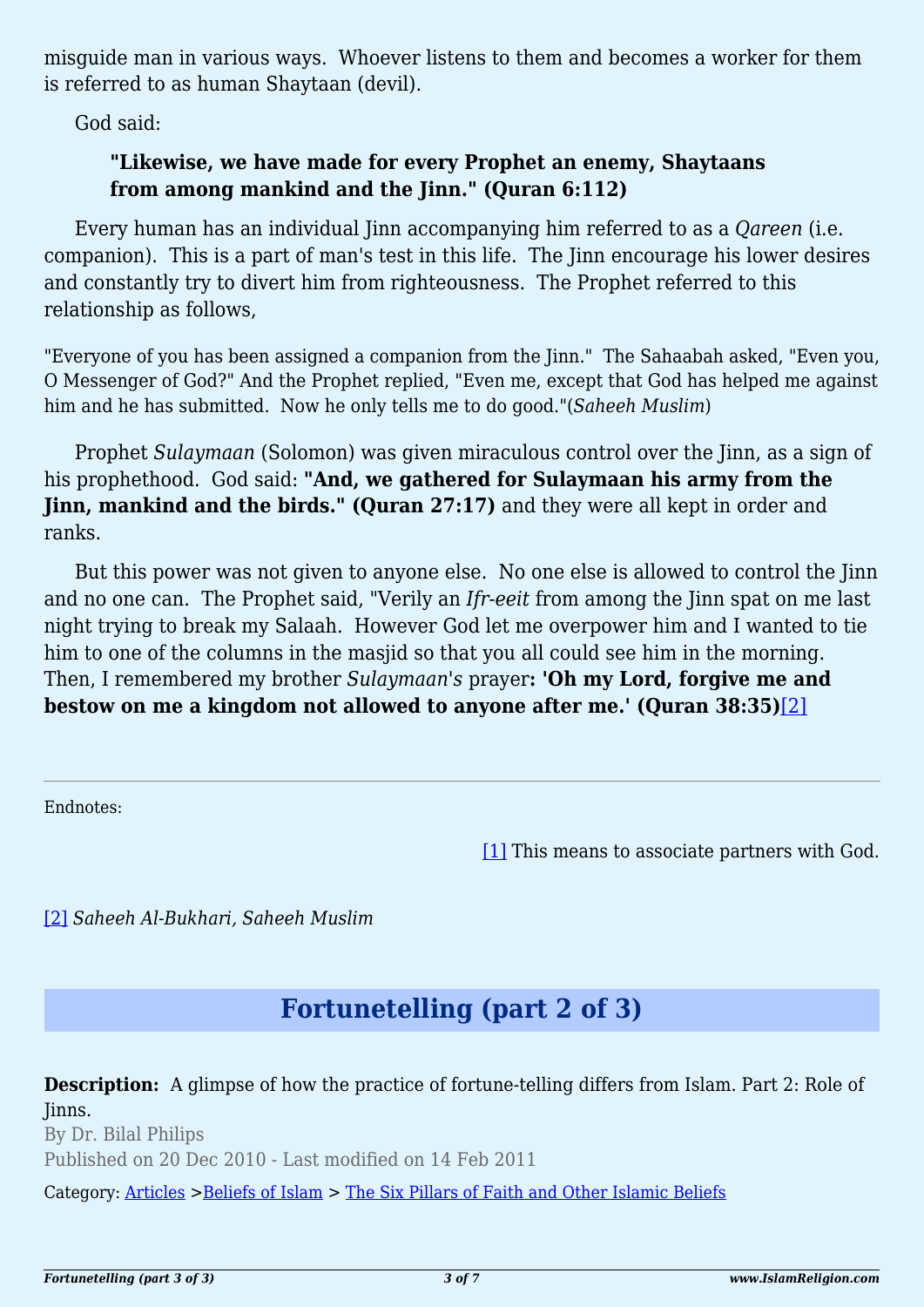Man cannot gain control over the Jinn as this 0was a special miracle given only to Prophet *Sulaymaan*. In fact, contact with the Jinn in circumstances other than possession, or accident is most often made by the performance of sacrilegious acts despised and forbidden in the religion. The evil Jinn summoned in this fashion may aid their partners in sin and disbelief in God. Their goal is to draw as many others as they can into the gravest of sins, the worship of others besides or along with God.



Once contact and contract with the Jinn are made by fortune-tellers, the Jinn may inform them of certain events in the future. The Prophet described how the Jinn gather information about the future. He related that the Jinn were able to travel to the lower reaches of the heavens and listen in on some of the information about the future, which the angels pass among themselves. They would then return to the earth and feed the information to their human contacts. $[1]$  This used to happen a lot prior to the prophethood of Muhammad and fortune-tellers were very accurate in their information. They were able to gain positions in the royal courts and enjoyed much popularity and were even worshipped in some regions of the world.

<span id="page-3-0"></span>After the Prophet Muhammad began his mission the situation changed. God had the angels guard the lower reaches of the heavens carefully, and most of the Jinn were chased away with meteors and shooting stars. God described this phenomenon in the following Quranic statement made by one of the Jinn, "We (the Jinn) had sought out the heavens but found it filled with strong guardians and meteors. We used to sit on high places in order to listen, but whoever listens now finds a flame waiting for him."

God also said,

### **"And We have guarded it (the heavens) from every cursed devil, except the one who is able to snatch a hearing and, he is pursued by a brightly burning flame."(Quran 15:17)**

Ibn Abbaas said, "When the Prophet and a group of his companions set out for the Ukaadh market, the devils were blocked from hearing information in the heavens. Meteors were let loose on them, so they returned to their people. When their people asked what happened, they told them. Some suggested that something must have happened, so they spread out over the earth seeking the cause. Some of them came across the Prophet and his companions while they were in Salaah and they heard the Quran. They said to themselves that this must have been what blocked them from listening. When they returned to their people they told them, 'Verily we have heard a marvellous Ouran. It guides unto righteousness so we believed in it. And we will never make partners with our Lord.'"**[\[2\]](#page-4-1)**

<span id="page-3-1"></span>Thus, the Jinn could no longer gather information about the future as easily as they could before the Prophet's mission. Because of that, they now mix their information with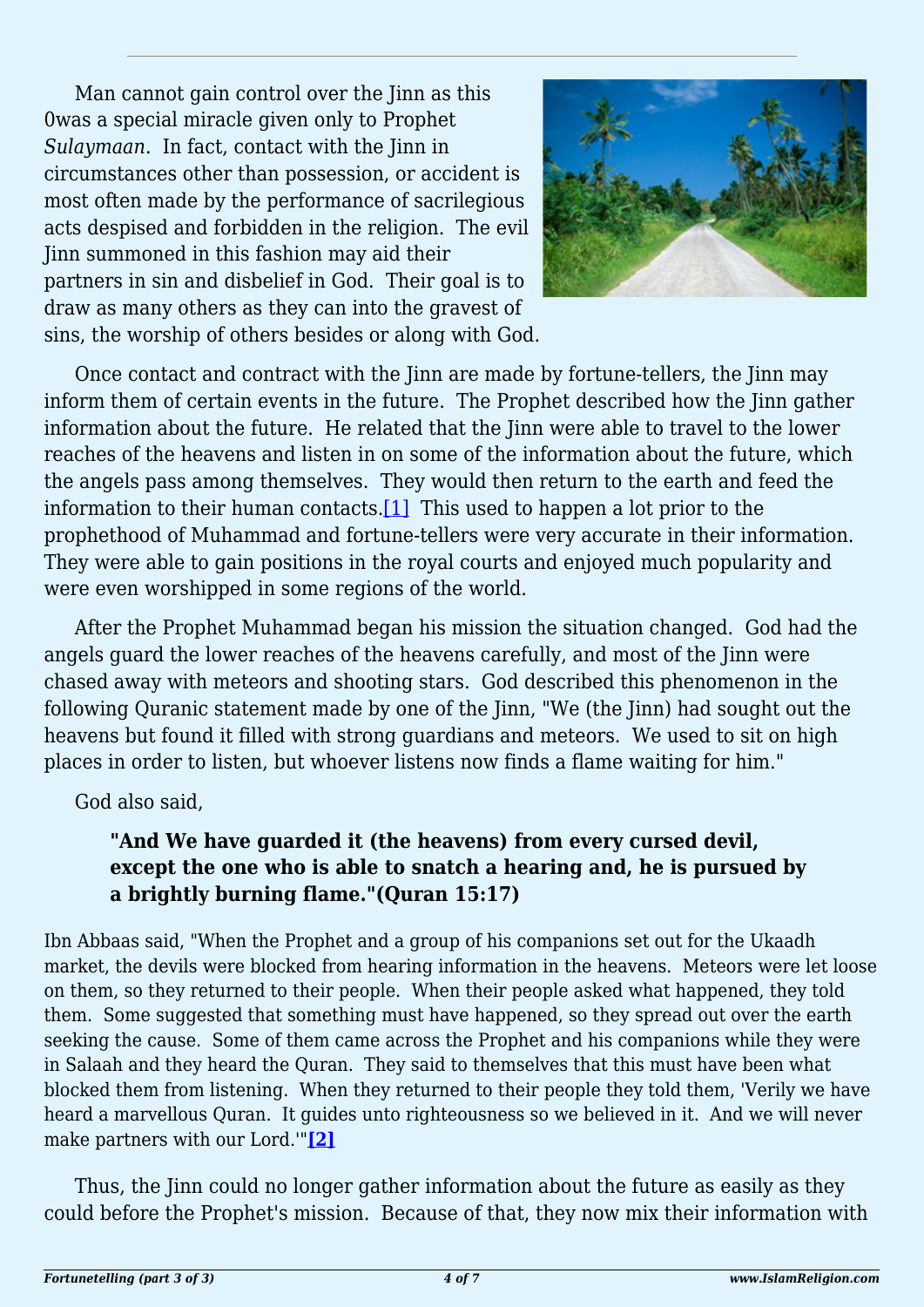#### many lies. The Prophet said: **"They (the Jinn) would pass the information back down until it reaches the lips of a magician fortune-teller. Sometimes a meteor would overtake them before they could pass it on. If they passed it on before being struck, they would add to it a hundred lies." (***Saheeh Al-Bukhari, At-Tirmidhi***)**

Aisha reported that when she asked God's messenger about fortune-tellers, he replied that they were nothing. She then mentioned that the fortune-tellers sometimes told them things, which were true. The Prophet said: **"That is a bit of truth which the Jinn steals and cackles in the ear of his friend; but he mixes along with it a hundred lies." (***Saheeh Al-Bukhari, Saheeh Muslim***)**

Once while Umar ibn al-Khattaab was sitting, a handsome man, Sawaad Ibn Qaarib passed by him. Umar said: "If I am not wrong, this person is still following his religion of pre-Islamic times or perhaps he was one of their fortune-tellers." He ordered that the man be brought to him and asked him about, what he suspected. The man replied, "I have never seen a day like this where a Muslim is faced with such accusations." Umar said, "Verily I am determined that you should inform me." The man then said, "I was their fortune-teller in the time of ignorance." On hearing that Umar asked, "Tell me about the strangest thing which your female Jinn told you." The man then said, "One day, while I was in the market, she came to me all worried and said, 'Have you not seen the Jinns in their despair after their disgrace? And their following of she-camels and their riders." Umar interjected, "It is true." (*Saheeh Al-Bukhari*)

The Jinns are also able to inform their human contact of the relative future. For example, when someone comes to a fortune-teller, the fortune-teller's Jinn gets information from the man's *Qareen* (the jinn assigned to every human being) of what plans he had made prior to his coming. So the fortune-teller is able to tell him that he will do this or that, or go here or there. By this method, the real fortune-teller is also able to learn about a stranger's past in vivid detail. He is able to tell a total stranger of his parents' names, where he was born, the acts of his childhood, etc. The ability to vividly describe the past is one of the marks of a true fortune-teller who has made contact with the Jinn. Because the Jinn are able to traverse huge distances instantaneously, they are also able to gather huge stores of information about hidden things, lost articles and unobserved events. Proof of this ability can be found in the Quran, in the story about Prophet *Sulaymaan* and *Bilqees*, the Queen of Sheba. When Queen Bilqees came to see him, he asked the Jinn to bring her throne from her land. "An Ilfreet from among the Jinns said, I will bring it for you before you can get up from your place. Verily, I am strong and trustworthy for the assignment.<sup>[3]</sup>

<span id="page-4-2"></span><span id="page-4-0"></span>Endnotes:

[\[1\]](#page-3-0) *Saheeh Al-Bukhari, Saheeh Muslim*

<span id="page-4-1"></span>[\[2\]](#page-3-1) *Saheeh Al-Bukhari, Saheeh Muslim, At-Tirmidhi and Ahmad*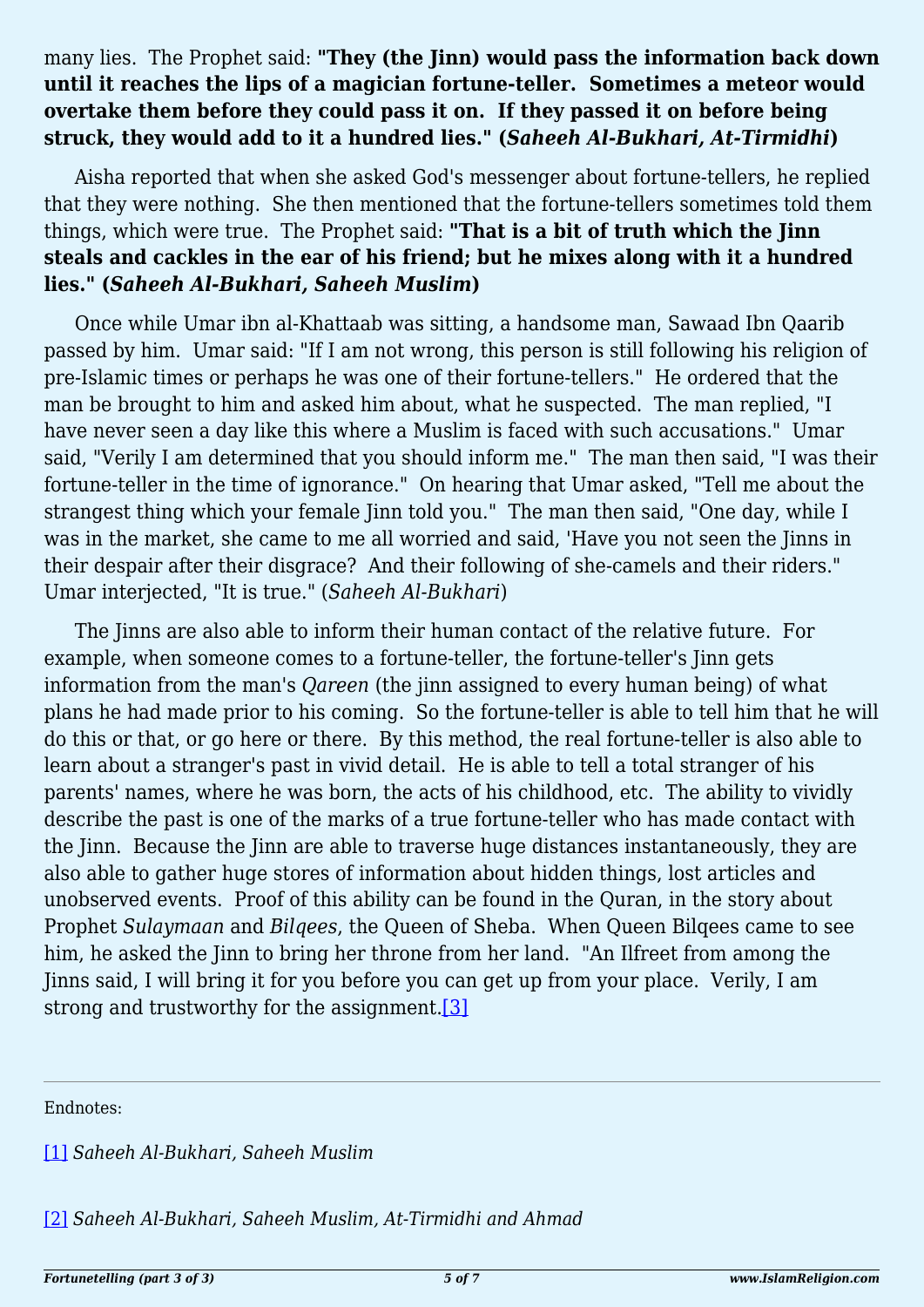## **Fortunetelling (part 3 of 3)**

<span id="page-5-0"></span>**Description:** A glimpse of how the practice of fortune-telling differs from Islam. Part 3: Islamic belief in fortune-tellers.

By Dr. Bilal Philips Published on 27 Dec 2010 - Last modified on 12 Nov 2013

Category: [Articles](http://www.islamreligion.com/articles/) >[Beliefs of Islam](http://www.islamreligion.com/category/48/) > [The Six Pillars of Faith and Other Islamic Beliefs](http://www.islamreligion.com/category/50/)

### **The Islamic Ruling on Fortune-telling**

Because of the sacrilege and heresy involved in fortune telling, Islam has taken a very strong stance towards it. Islam opposes any form of association with those who practice fortune-telling, except to advise them to give up their forbidden practices.

### **Visitation of Fortune-tellers**

The Prophet, may the mercy and blessings of God be upon him, laid down principles, which clearly forbade any form of visitation of fortune-tellers. Safiyyah reported from Hafsah (wife of the Prophet) that the Prophet said, **"The** *Salaah* **of whoever approaches a fortune-teller and asks him about anything will not be accepted for 40 days and nights."(***Saheeh Muslim***)** The punishment in this Hadeeth is for simply approaching a fortune-teller and asking him questions out of curiosity. This prohibition is further supported by *Mu'aawiyah Ibn al-Hakam asSolamee's* Hadeeth in which he said, "O Messenger of God, verily there are some people among us who visit oracles. The Prophet replied, "Do not go to them". Such a severe punishment has been assigned for only visitation because it is the first step to belief in fortune-telling. If one went there doubtful about its reality, and some of the fortune-teller's predictions come true, one will surely become a true devotee of the fortune-teller and an ardent believer in fortune-telling. The individual who approaches a fortune-teller is still obliged to make his compulsory *Salaah* throughout the 40 day period, even though he gets no reward from his prayers. If he abandons the *Salaah* all together, he has committed another major sin.

# **Belief in Fortune-tellers**

The Islamic ruling with regard to anyone who visits a fortune-teller believing that he knows the unseen and the future is that of *Kufr* (disbelief). Abu Hurayrah and al-Hasan both reported from the Prophet, may the mercy and blessings of God be upon him, that he said, "Whosoever approaches a fortune-teller and believes what he says, has disbelieved in what was revealed to Muhammad." Such a belief assigns to creation some of God's attributes with regard to the knowledge of the unseen and the future. Consequently, it